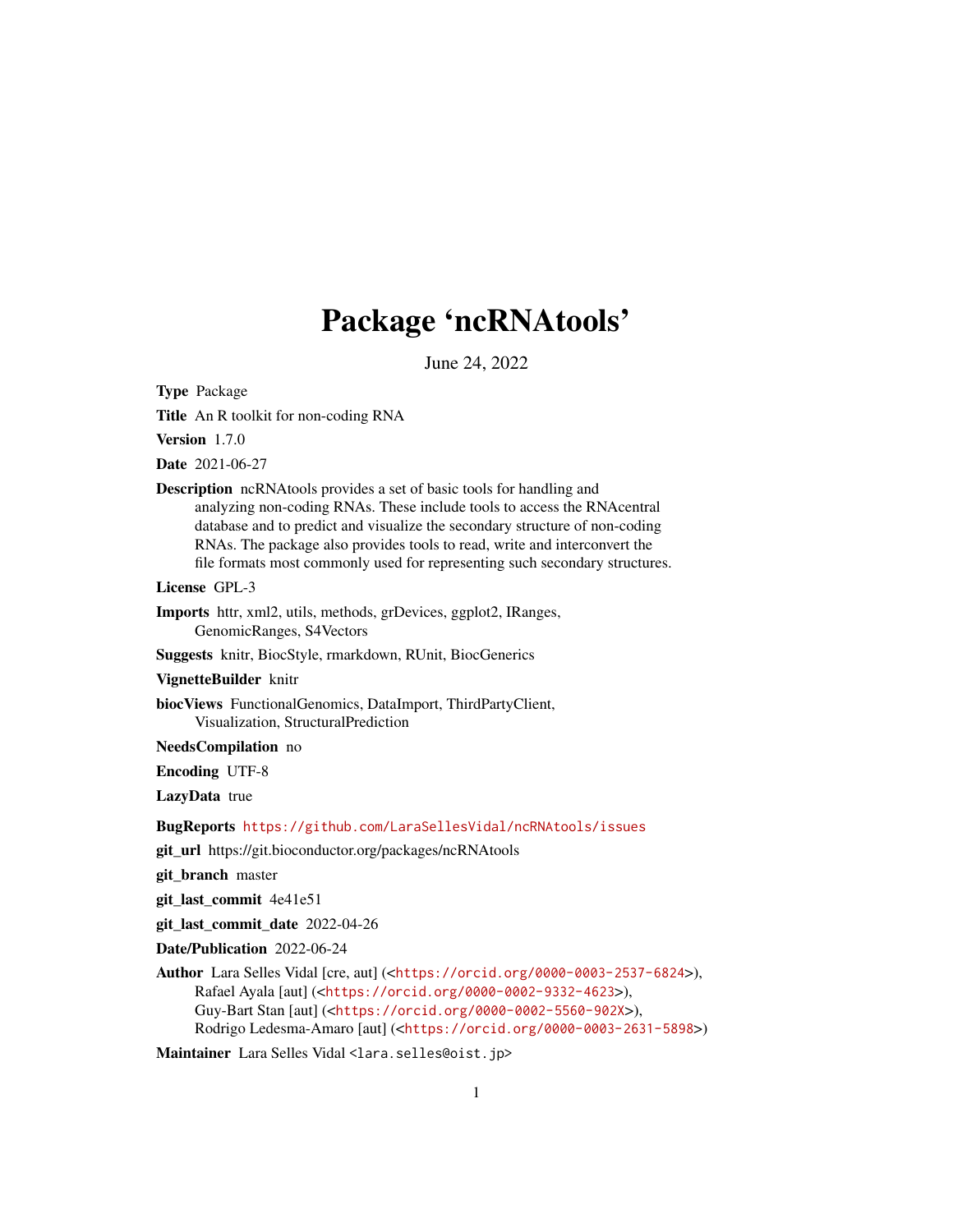### <span id="page-1-0"></span>R topics documented:

|       | $findPairedBases \dots \dots \dots \dots \dots \dots \dots \dots \dots \dots \dots \dots \dots \dots \dots \dots \dots \dots$ |    |
|-------|-------------------------------------------------------------------------------------------------------------------------------|----|
|       |                                                                                                                               |    |
|       |                                                                                                                               |    |
|       |                                                                                                                               |    |
|       |                                                                                                                               |    |
|       |                                                                                                                               |    |
|       |                                                                                                                               |    |
|       |                                                                                                                               |    |
|       |                                                                                                                               |    |
|       |                                                                                                                               |    |
|       |                                                                                                                               |    |
|       |                                                                                                                               |    |
|       |                                                                                                                               |    |
|       |                                                                                                                               |    |
|       |                                                                                                                               |    |
| Index |                                                                                                                               | 20 |

findPairedBases *Determines paired bases from secondary structure string*

#### Description

Determines bases that form pairs in a given RNA sequence from the secondary structure string of the RNA sequence.

#### Usage

```
findPairedBases(secondaryStructureString, sequence)
```
#### Arguments

| secondaryStructureString |                                                                                                                                                                   |  |
|--------------------------|-------------------------------------------------------------------------------------------------------------------------------------------------------------------|--|
|                          | A string representing the secondary structure of the RNA sequence in the Dot-<br>Bracket format.                                                                  |  |
| sequence                 | string with the RNA sequence corresponding to the provided secondary structure<br>string. Should contain only standard RNA symbols (i.e., "A", "U", "G" and "C"). |  |

#### Value

A dataframe where each row denotes a base pair. The dataframe comprises the following 4 columns:

| Position1 | position in the sequence of the nucleotide involved in the base pair closest to the<br>5' end of the RNA. |
|-----------|-----------------------------------------------------------------------------------------------------------|
| Position2 | position in the sequence of the nucleotide involved in the base pair closest to the<br>3' end of the RNA. |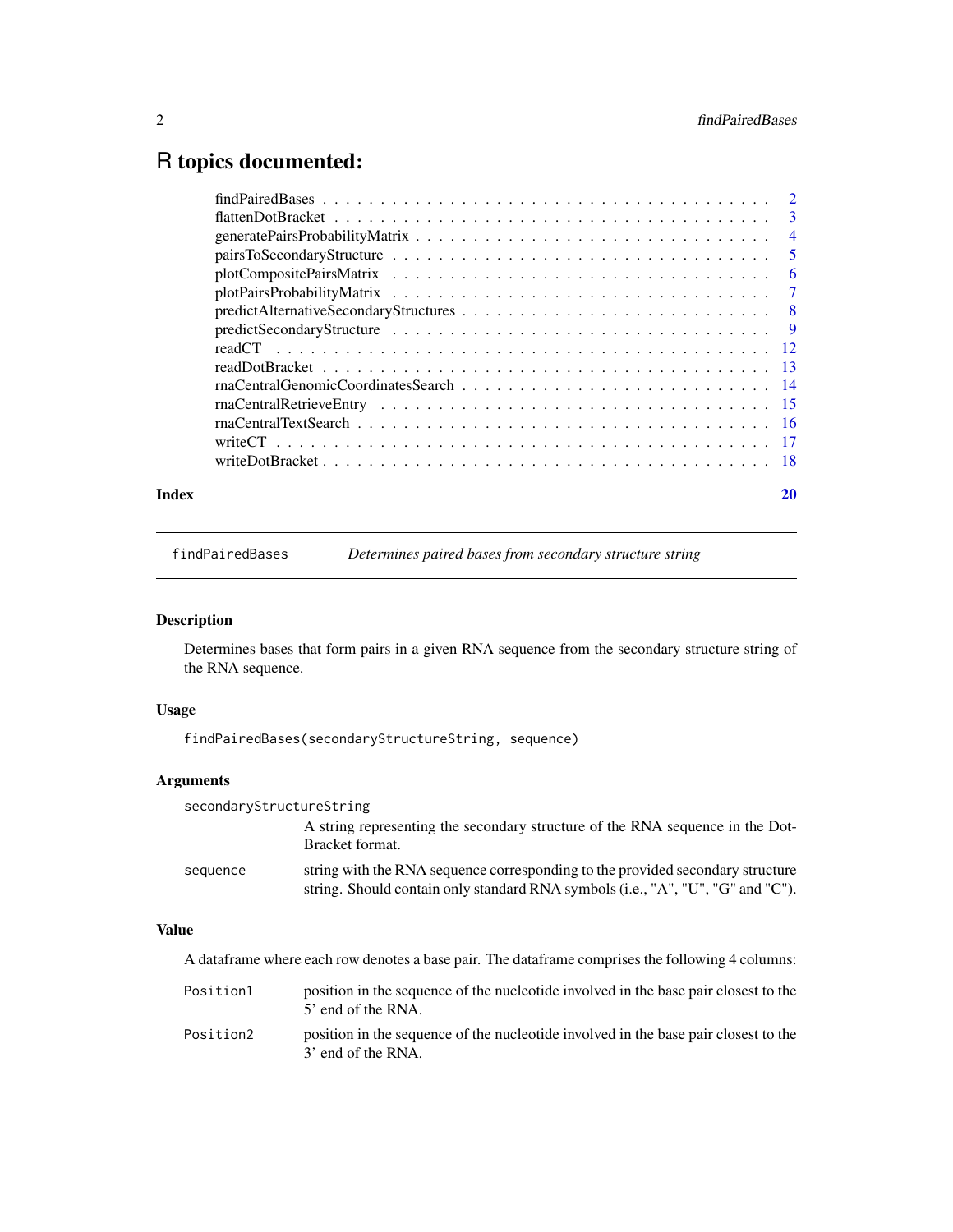<span id="page-2-0"></span>

| Nucleotide1 | nucleotide type of the base in Position 1. |
|-------------|--------------------------------------------|
| Nucleotide2 | nucleotide type of the base in Position2.  |

#### Examples

# Read a Dot Bracket file with the secondary structure of an RNA sequence:

```
exampleDotBracketFile <- system.file("extdata", "exampleDotBracket.dot",
                                     package="ncRNAtools")
```
exampleDotBracket <- readDotBracket(exampleDotBracketFile)

```
# Generate a dataframe of paired bases from the returned secondary structure
# string:
```

```
pairedBasesTable <- findPairedBases(secondaryStructureString=exampleDotBracket$secondaryStructure,
sequence=exampleDotBracket$sequence)
```

| flattenDotBracket | Converts an extended Dot-Bracket secondary structure to basic Dot- |
|-------------------|--------------------------------------------------------------------|
|                   | <b>Bracket notation</b>                                            |

#### Description

Generates a string with the secondary structure of an RNA sequence in the basic Dot-Bracket notation from a string in the extended Dot-Bracket notation.

#### Usage

flattenDotBracket(extendedDotBracketString)

#### Arguments

extendedDotBracketString

A string with a secondary structure representation of an RNA molecule in the extended Dot-Bracket notation. The extended Dot-Bracket notation uses dots (".") for unpaired bases, and multiple pairs of symbols ("("-")", "["-"]", ""-"", "<"-">", "A"-"a", "B"-"b", "C"-"c" and "D"-"d") to indicate paired bases. This allows the format to unambiguously represent highly nested structures, including pseudoknots.

#### Value

A string representing the secondary structure of the provided RNA in the basic Dot-Bracket format. In such format, dots (".") indicate unpaired bases, and paired bases are represented with pairs of round brackets ("("-")").

#### References

https://www.tbi.univie.ac.at/RNA/ViennaRNA/doc/html/rna\_structure\_notations.html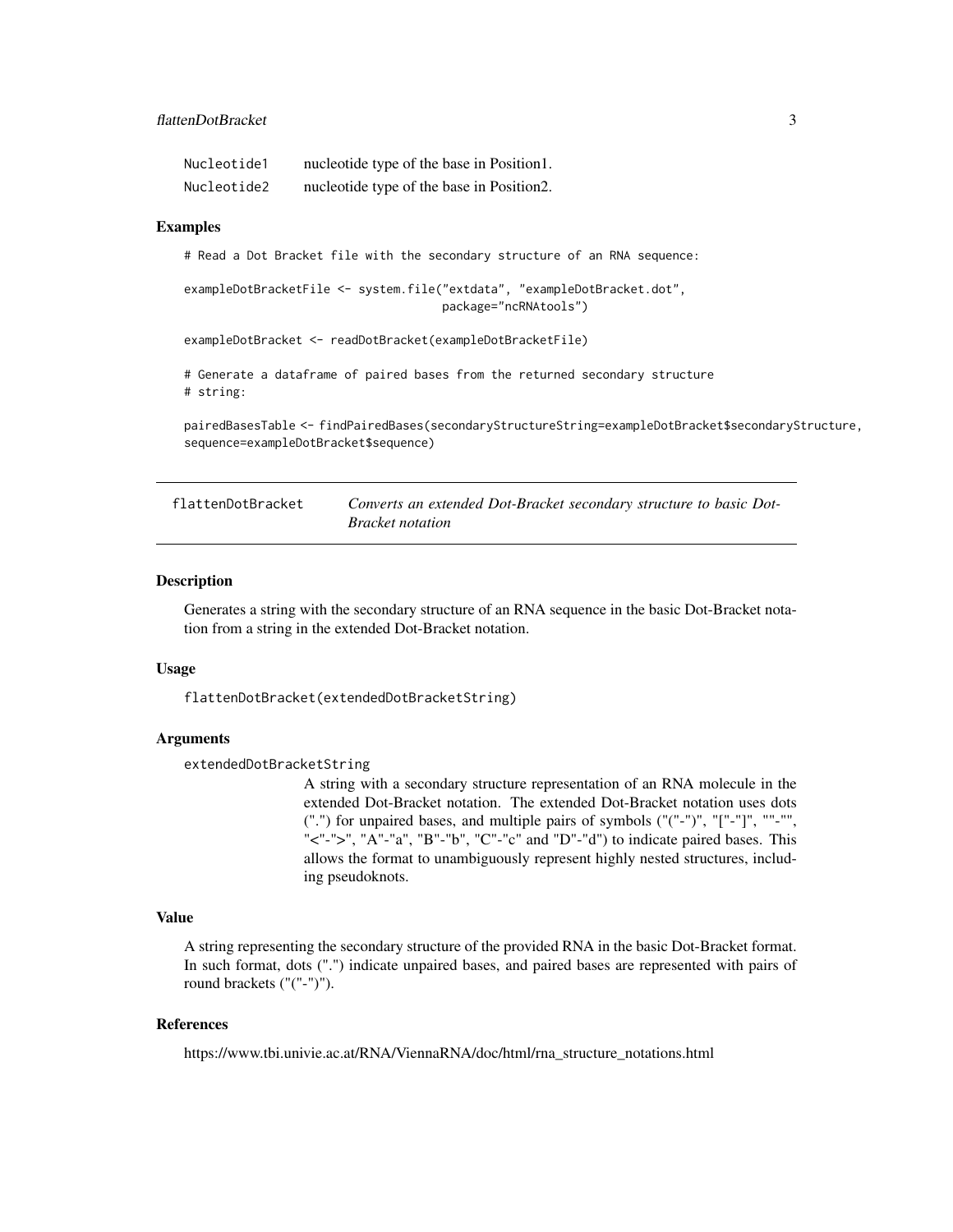#### Examples

```
# A secondary structure string with characters other than dots and round
# brackets, representing unambiguously pseudo-knots:
```
extendedDotBracketString <- "((((....(((((([[[[...)))))]]]]..)))).....))))."

# Convert it to the basic Dot-Bracket format:

basicDotBracketString <- flattenDotBracket(extendedDotBracketString)

generatePairsProbabilityMatrix

*Generates a matrix of base pair probabilities*

#### Description

Generates a matrix of base pair probabilities from a table of base pair probabilities in the format returned by predictSecondaryStructure when using centroidFold or centroidHomFold as the prediction method.

#### Usage

generatePairsProbabilityMatrix(basePairProbsTable)

#### Arguments

basePairProbsTable

A dataframe where each line corresponds to a nucleotide of the query RNA sequence. The first column indicates the position number, the second column indicates the corresponding nucleotide type and additional columns indicating the probability of forming a base pair with other nucleotides. The potentially pairing nucleotides and their corresponding probabilities should be provided as strings, with a colon separating both fields.

#### Value

A symmetric square matrix with a number of rows and columns equal to the number of nucleotides in the corresponding RNA sequence, determined by the number of rows of basePairProbsTable. The names of rows and columns are the nucleotide type and position. The value of each cell of the matrix is the probability that the nucleotides at positions given by the row and columns of the cell form a base pair.

#### Examples

# Load an example table of base pair probabilities, calculated with centroidFold:

```
basePairProbabilitiesTable <- read.csv(system.file("extdata",
"exampleBasePairProbabilitiesTable.csv", package="ncRNAtools"))
```
<span id="page-3-0"></span>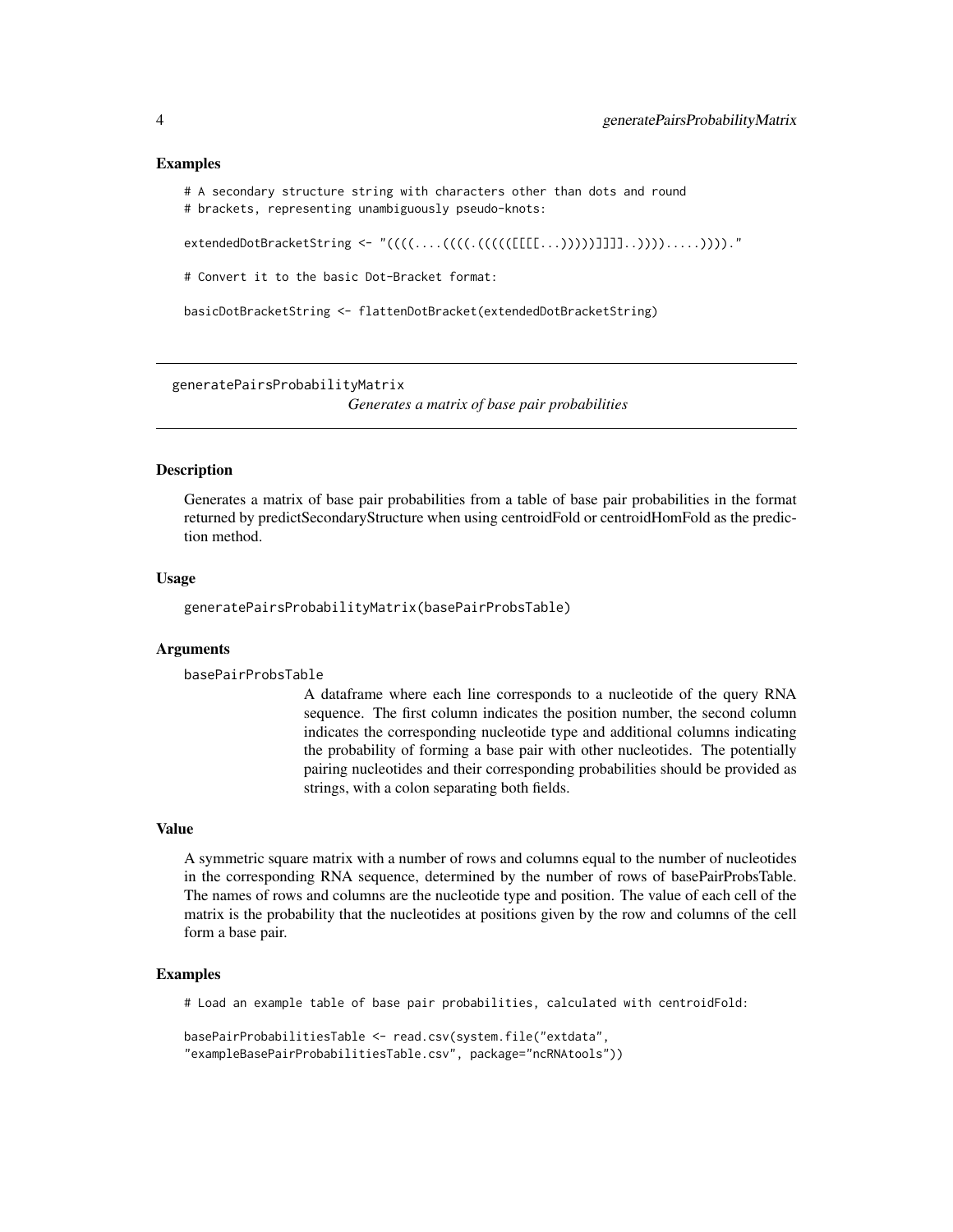<span id="page-4-0"></span># Generate a base pair probability matrix from the returned base pair probability # table:

basePairProbabilityMatrix <- generatePairsProbabilityMatrix(basePairProbabilitiesTable)

#### pairsToSecondaryStructure

*Generates a string with the secondary structure of an RNA sequence*

#### Description

Generates a string with the secondary structure of an RNA sequence from a table of paired bases.

#### Usage

pairsToSecondaryStructure(pairedBases, sequence)

#### Arguments

| pairedBases | A data frame where each row contains the information of two bases that form a<br>pair. The dataframe should contain columns named "Position1" and "Position2"<br>indicating respectively the positions of the 5' and 3' bases involved in the base<br>pair. |
|-------------|-------------------------------------------------------------------------------------------------------------------------------------------------------------------------------------------------------------------------------------------------------------|
| sequence    | string with the RNA sequence corresponding to the provided table of paired<br>bases. Should contain only standard RNA symbols (i.e., "A", "U", "G" and<br>"C"), and no spaces or newlines.                                                                  |

#### Value

A string representing the secondary structure of the provided RNA in the Dot-Bracket format.

#### Examples

# Read a Dot Bracket file with the secondary structure of an RNA sequence:

exampleDotBracketFile <- system.file("extdata", "exampleDotBracket.dot", package="ncRNAtools")

exampleDotBracket <- readDotBracket(exampleDotBracketFile)

# Generate a dataframe of paired bases from the returned secondary structure # string:

pairedBasesTable <- findPairedBases(secondaryStructureString=exampleDotBracket\$secondaryStructure, sequence=exampleDotBracket\$sequence)

# Generate a secondary structure string from the table of paired bases: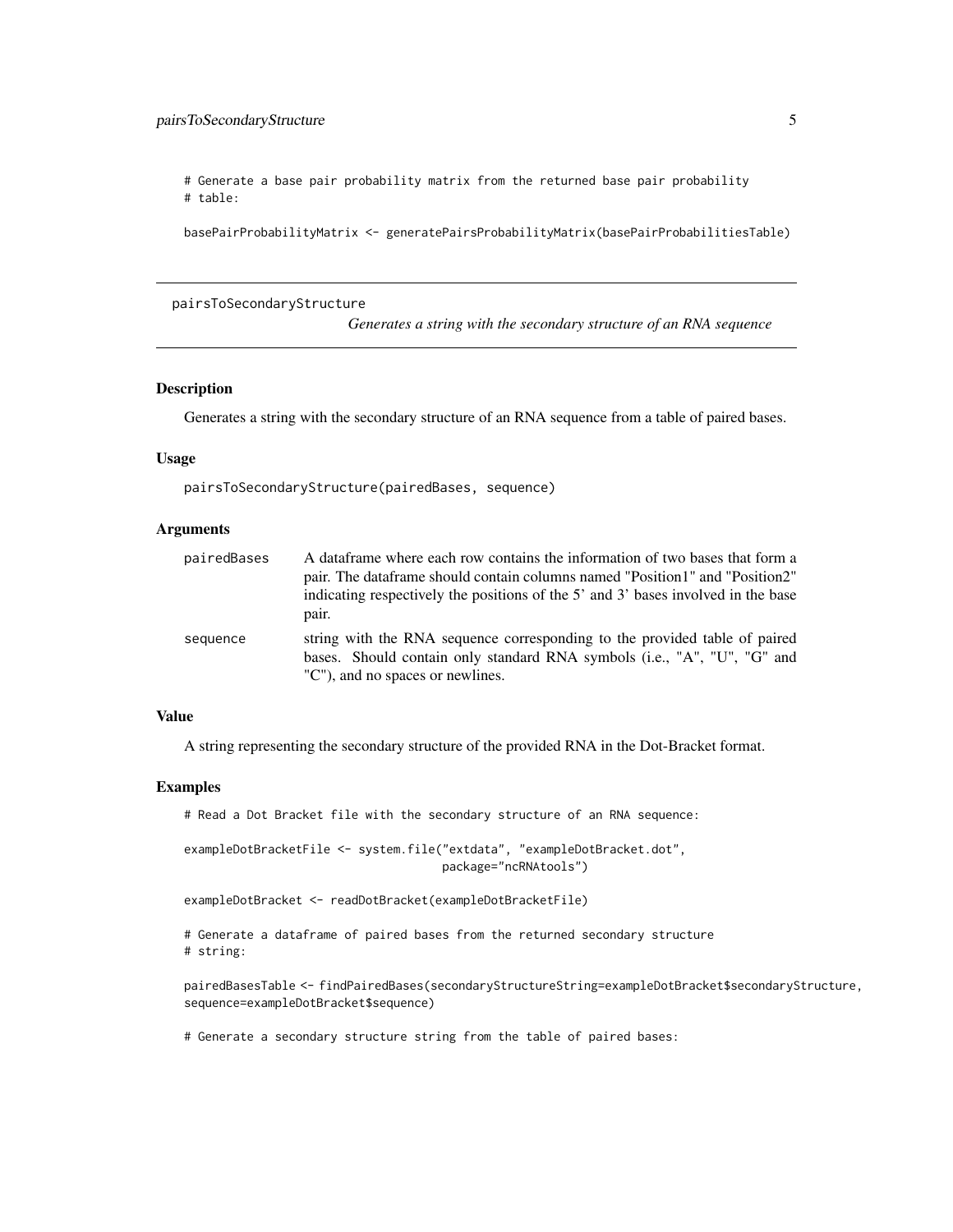```
secondaryStructureString <- pairsToSecondaryStructure(pairedBasesTable,
exampleDotBracket$sequence)
```
# Verify that the resulting secondary structure string is equal to the original # prediction:

```
secondaryStructureString == exampleDotBracket$secondaryStructure
```
plotCompositePairsMatrix

*Plots a composite matrix of base pair probabilities and paired bases*

#### Description

Generates a heatmap-like plot to visualize the probabilities that different bases of an RNA molecule form a pair together with bases that are paired in a given secondary structure for the same RNA. The top-right half of the plot represents base pair probabilities, while in the bottom-left half paired bases are represented with black squares in the corresponding cells. Usually, a correspondance between paired bases and high-probability base pairs is observed.

#### Usage

```
plotCompositePairsMatrix(basePairProbsMatrix, pairedBases, probabilityThreshold=0.1,
                        colorPalette=paste(rainbow(7, rev=TRUE), "FF", sep=""))
```
#### **Arguments**

| basePairProbsMatrix  |                                                                                                                                                                                                                           |  |
|----------------------|---------------------------------------------------------------------------------------------------------------------------------------------------------------------------------------------------------------------------|--|
|                      | A symmetric square matrix containing the probabilities of pairs between differ-<br>ent bases. Should be in the same format as output by the generate Pairs Probabil-<br>ityMatrix function.                               |  |
| pairedBases          | A data frame indicating paired bases, in the same format as output by the find-<br>Paired Bases function.                                                                                                                 |  |
| probabilityThreshold |                                                                                                                                                                                                                           |  |
|                      | Threshold for representing the probability that two given bases form a pair. Pairs<br>with a probability lower than the threshold will not be considered, and their<br>corresponding cell in the plot will be left blank. |  |
| colorPalette         | Color palette to be used for displaying the probabilities above the specified<br>threshold.                                                                                                                               |  |

#### Value

A ggplot object with a representation of the base pair probability matrix and bases paired in a given secondary structure.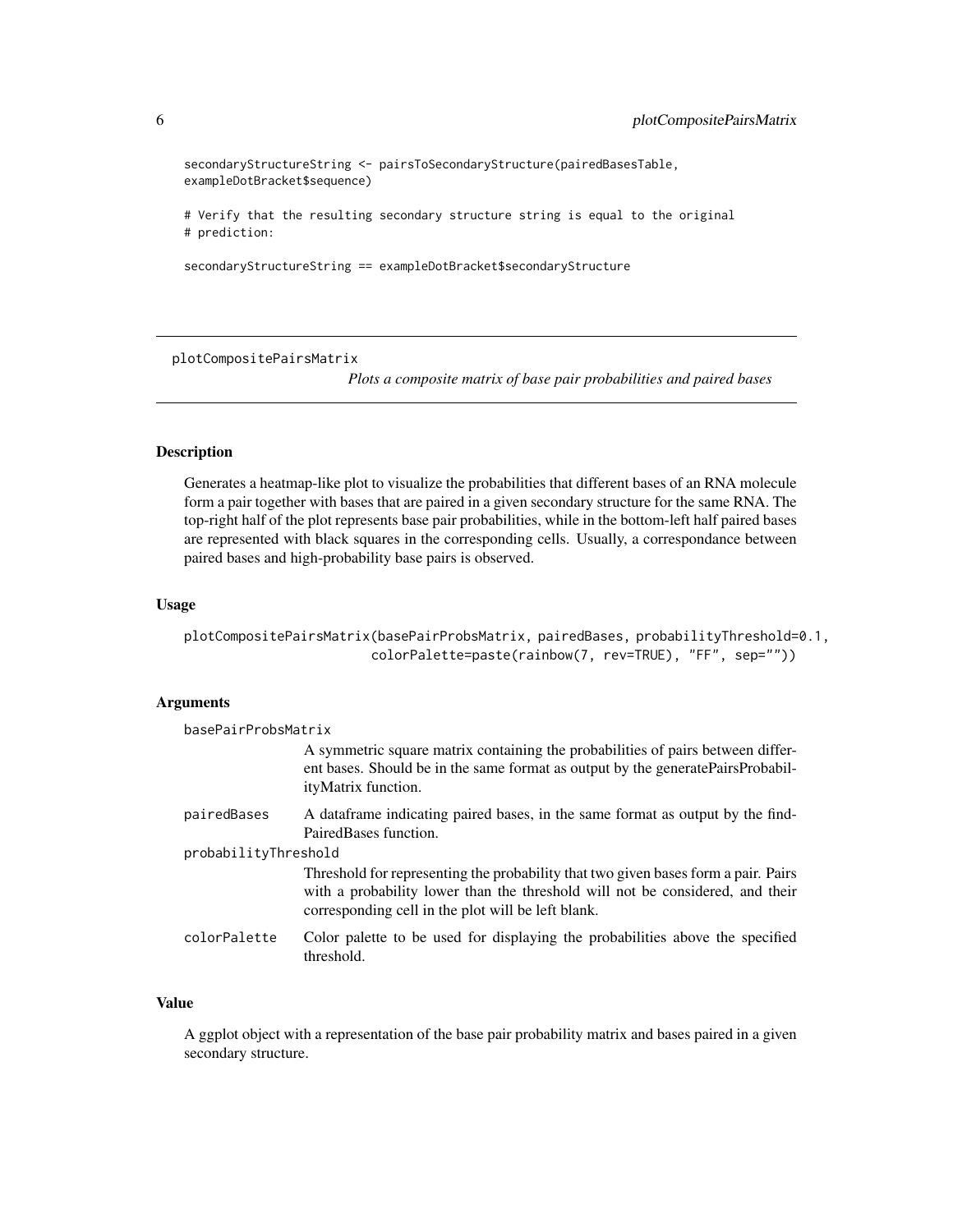#### <span id="page-6-0"></span>plotPairsProbabilityMatrix 7

#### Examples

# Create a list with an RNA sequence, its secondary structure and a table of # base pair probabilities, calculated with centroidFold:

secondaryStructure <- list(sequence="GGGGAUGUAGCUCAUAUGGUAGAGCGCUCGCUUUGCAUGCGAGAGGCACAGGGUUCGAUUCCCUGCAUCUCCA", secondaryStructure="(((((((..((((........)))).(((((.......))))).....(((((.......)))))))))))).", basePairProbabilities=read.csv(system.file("extdata", "exampleBasePairProbabilitiesTable.csv", package="ncRNAto

# Generate a matrix of base pair probabilities:

probabilitiesMatrix <- generatePairsProbabilityMatrix(secondaryStructure\$basePairProbabilities)

# Generate a dataframe with paired bases:

pairedBases <- findPairedBases(secondaryStructure\$secondaryStructure, secondaryStructure\$sequence)

# Plot base pair probabilities and paired bases:

plotCompositePairsMatrix(probabilitiesMatrix, pairedBases)

plotPairsProbabilityMatrix

*Plots a matrix of base pair probabilities*

#### Description

Generates a heatmap-like plot to visualize the probabilities that different bases of an RNA molecule form a pair.

#### Usage

```
plotPairsProbabilityMatrix(basePairProbsMatrix, probabilityThreshold=0.1,
                        colorPalette=paste(rainbow(7, rev=TRUE), "FF", sep=""))
```
#### Arguments

| basePairProbsMatrix  |                                                                                                                                                                                                                           |  |
|----------------------|---------------------------------------------------------------------------------------------------------------------------------------------------------------------------------------------------------------------------|--|
|                      | A symmetric square matrix containing the probabilities of pairs between differ-<br>ent bases. Should be in the same format as output by the generate Pairs Probabil-<br>ityMatrix function.                               |  |
| probabilityThreshold |                                                                                                                                                                                                                           |  |
|                      | Threshold for representing the probability that two given bases form a pair. Pairs<br>with a probability lower than the threshold will not be considered, and their<br>corresponding cell in the plot will be left blank. |  |
| colorPalette         | Color palette to be used for displaying the probabilities above the specified<br>threshold.                                                                                                                               |  |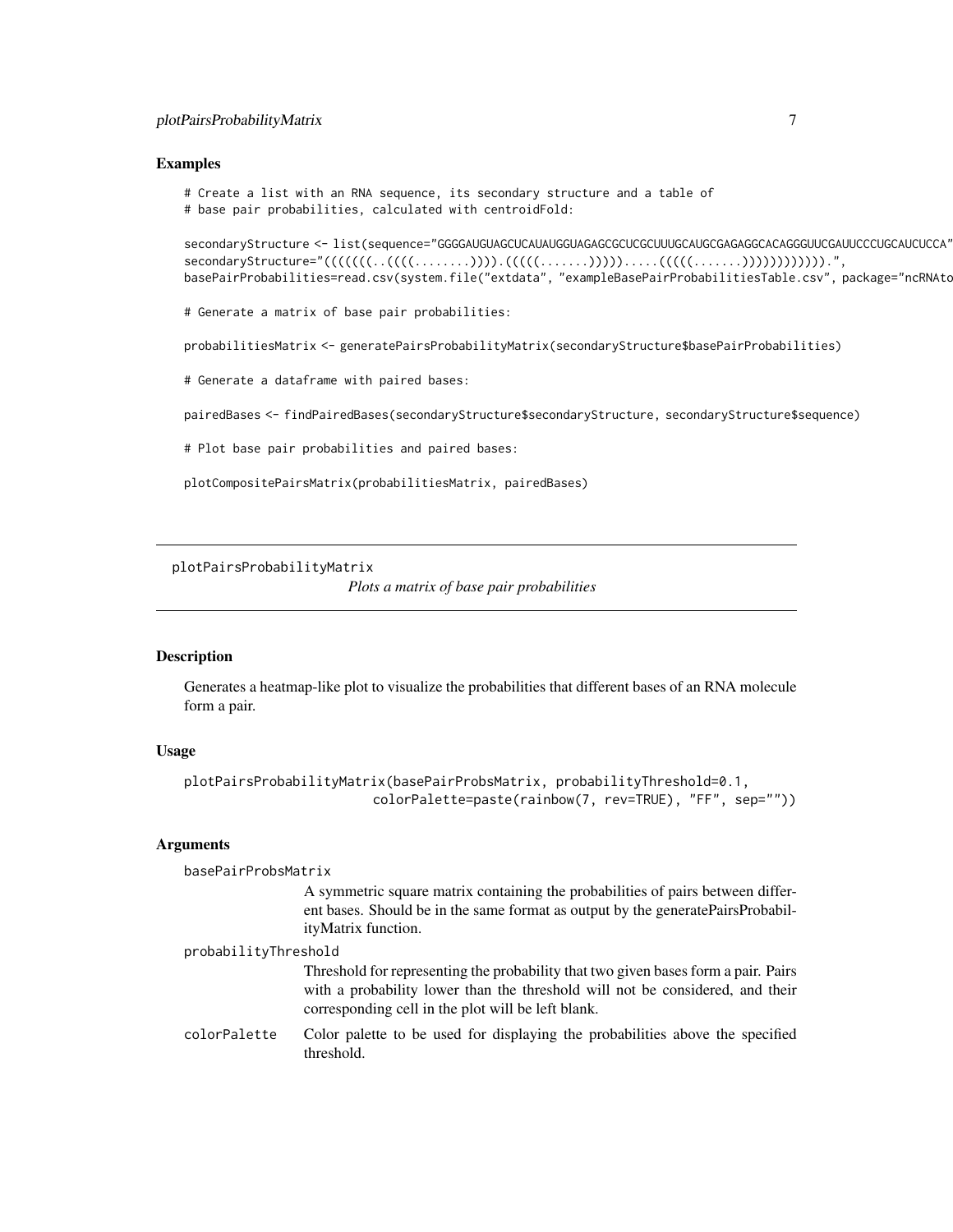#### <span id="page-7-0"></span>Value

A ggplot object with a representation of the base pair probability matrix.

#### Examples

# Load an example table of base pair probabilities, calculated with centroidFold:

```
basePairProbabilitiesTable <- read.csv(system.file("extdata",
"exampleBasePairProbabilitiesTable.csv", package="ncRNAtools"))
```
# Generate a matrix of base pair probabilities:

probabilitiesMatrix <- generatePairsProbabilityMatrix(basePairProbabilitiesTable)

# Plot the probability matrix

plotPairsProbabilityMatrix(probabilitiesMatrix)

predictAlternativeSecondaryStructures

*Predicts alternative secondary structures of a given RNA sequence*

#### Description

Attempts to identify potential alternative secondary structures of the provided RNA sequence using the RintW method, based on the decomposition of the base-pairing probability matrix over the Hamming distance to a reference secondary structure. It should be noted that RintW runs can take considerable amounts of time.

#### Usage

predictAlternativeSecondaryStructures(sequence, gammaWeight=4, inferenceEngine="BL")

#### Arguments

| sequence        | string with an RNA sequence whose secondary structure should be predicted.<br>Should contain only standard RNA symbols (i.e., "A", "U", "G" and "C").                                                                                                                                                                                                                                                                                                                                    |
|-----------------|------------------------------------------------------------------------------------------------------------------------------------------------------------------------------------------------------------------------------------------------------------------------------------------------------------------------------------------------------------------------------------------------------------------------------------------------------------------------------------------|
| gammaWeight     | weight factor for predicted base pairs. It directly affects the number of predicted<br>base pairs. A higher value leads to a higher number of base pairs predicted. It<br>should be a positive number. In the default behavior, a value of 4 is used.                                                                                                                                                                                                                                    |
| inferenceEngine |                                                                                                                                                                                                                                                                                                                                                                                                                                                                                          |
|                 | engine used to identify the optimal canonical secondary structure. Possible val-<br>ues are "BL", "Turner" and "CONTRAfold". In the first two cases, a McCaskill<br>partition function is applied, using respectively the Boltzmann likelihood model<br>or Turner's energy model. In the third case, the CONTRAfold engine, based on<br>conditional log-linear models, is applied. In the default behavior, a McCaskill<br>partition function with a Boltzmann likelihood model is used. |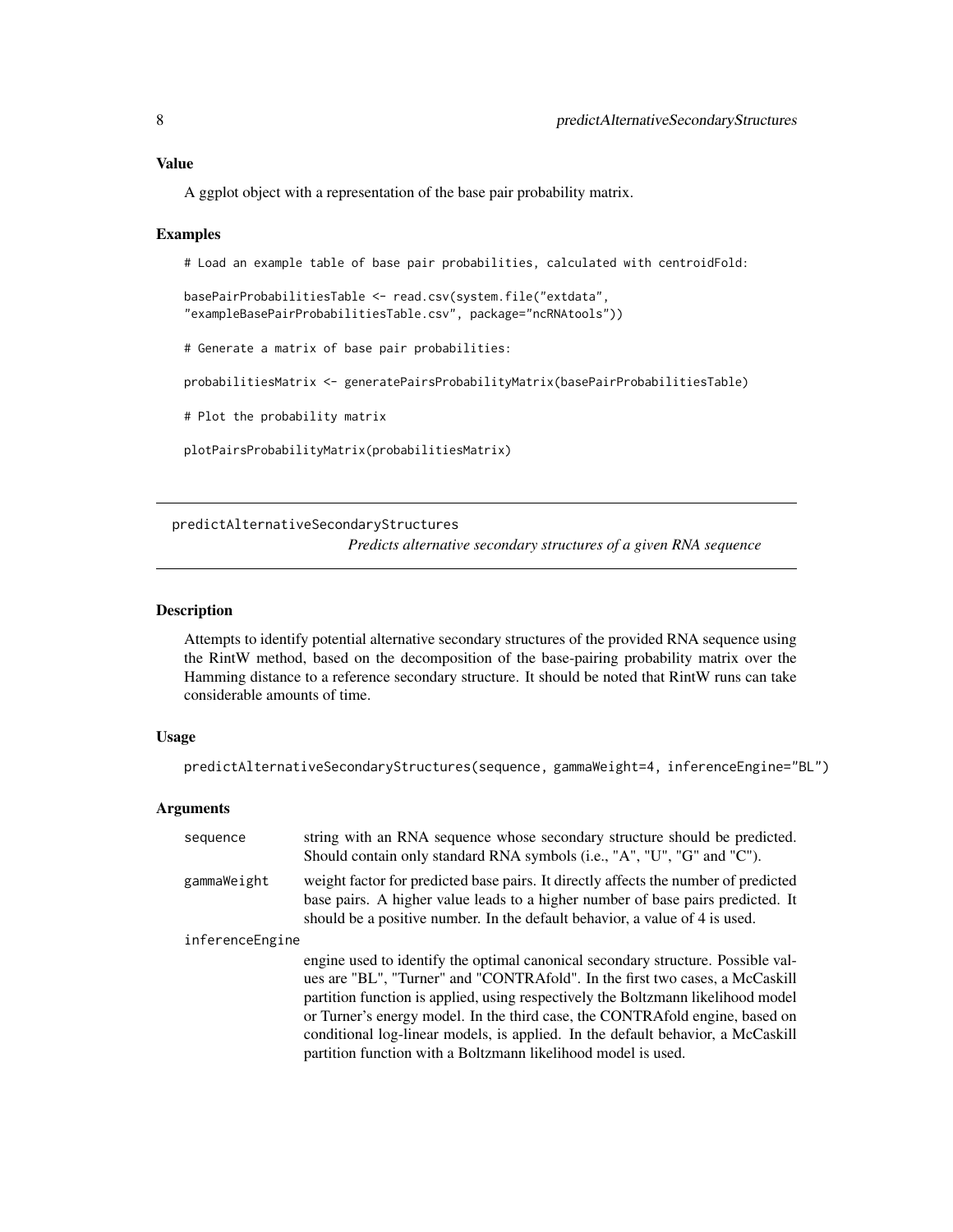#### <span id="page-8-0"></span>Value

A list of two-element lists, where each element of the upper level list represents a potential secondary structure. The first top-level element always represents the canonical secondary structure. If no alternative secondary structures are found, simply a list of two elements is returned, comprising the query sequence and the canonical secondary structure.

When alternative secondary structure elements are found, each top-level element comprises the following two elements:

sequence Query RNA sequence secondaryStructure

Predicted secondary structure

#### References

Andronescu M, Condon A, Hoos HH, Mathews DH, Murphy KP. Computational approaches for RNA energy parameter estimation. RNA. 2010;16(12):2304-2318. doi:10.1261/rna.1950510

Do CB, Woods DA, Batzoglou S. CONTRAfold: RNA secondary structure prediction without physics-based models. Bioinformatics. 2006;22(14):e90-e98. doi:10.1093/bioinformatics/btl246

Hagio T, Sakuraba S, Iwakiri J, Mori R, Asai K. Capturing alternative secondary structures of RNA by decomposition of base-pairing probabilities. BMC Bioinformatics. 2018;19(Suppl 1):38. Published 2018 Feb 19. doi:10.1186/s12859-018-2018-4

Hamada M, Ono Y, Kiryu H, et al. Rtools: a web server for various secondary structural analyses on single RNA sequences. Nucleic Acids Res. 2016;44(W1):W302-W307. doi:10.1093/nar/gkw337

Mathews DH, Sabina J, Zuker M, Turner DH. Expanded sequence dependence of thermodynamic parameters improves prediction of RNA secondary structure. J Mol Biol. 1999;288(5):911-940. doi:10.1006/jmbi.1999.2700

http://rtools.cbrc.jp/

#### Examples

# Predict alternative secondary structures of an RNA sequence:

alternativeStructures <- predictAlternativeSecondaryStructures("AAAGGGGUUUCCC")

# Count the number of potential alternative structures identified:

length(alternativeStructures)

predictSecondaryStructure

*Predicts the secondary structure of a given RNA sequence*

#### **Description**

Predicts the secondary structure of the provided RNA sequence, using the chosen prediction method. Secondary structure predictions are carried out with the rtools RNA Bioinformatics Web server.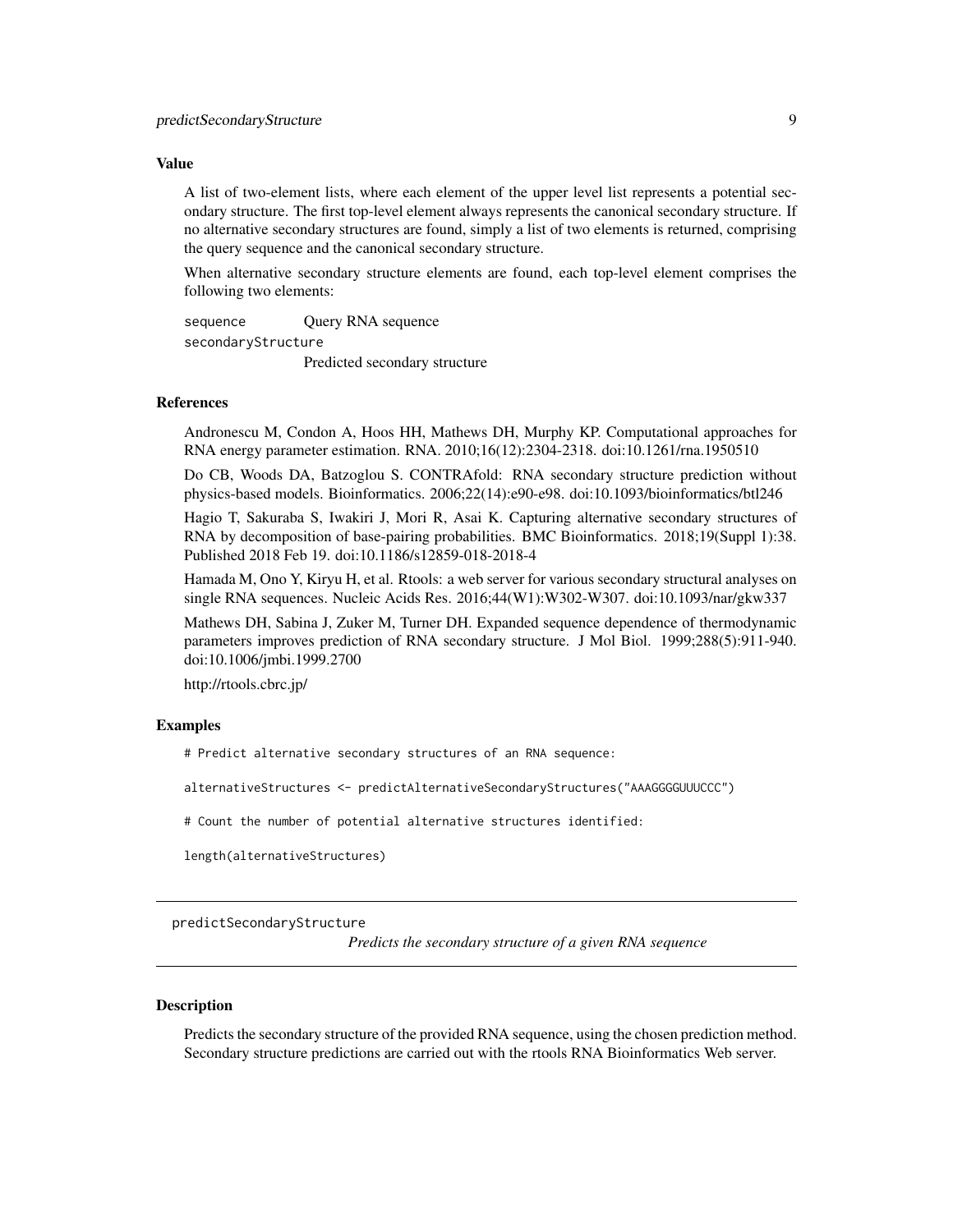#### Usage

predictSecondaryStructure(sequence, method, gammaWeight=NULL, inferenceEngine=NULL, alignmentEngine=NULL, eValueRfamSearch=NULL, numHomSeqsRfamSearch=NULL)

#### Arguments

| sequence             | string with an RNA sequence whose secondary structure should be predicted.<br>Should contain only standard RNA symbols (i.e., "A", "U", "G" and "C").                                                                                                                                                                                                                                                                                                                                                                                                                                                                                                                                                                                                                                                        |
|----------------------|--------------------------------------------------------------------------------------------------------------------------------------------------------------------------------------------------------------------------------------------------------------------------------------------------------------------------------------------------------------------------------------------------------------------------------------------------------------------------------------------------------------------------------------------------------------------------------------------------------------------------------------------------------------------------------------------------------------------------------------------------------------------------------------------------------------|
| method               | method that should be used for the prediction of RNA secondary structure. Pos-<br>sible values are "centroidFold", "centroidHomFold" and "IPknot". Only IPknot<br>is able to predict pseudoknots. For a detailed description of each method, see<br>respectively Hamada et al., 2008; Hamada et al., 2009, and Sato et al., 2011.                                                                                                                                                                                                                                                                                                                                                                                                                                                                            |
| gammaWeight          | weight factor for predicted base pairs. It directly affects the number of predicted<br>base pairs. A higher value leads to a higher number of base pairs predicted. It<br>should be a positive number. In the default behavior, when no specific value is<br>provided, the default value for each secondary structure prediction method in<br>the rtools webserver is used (4 for centroidFold and IPknot, and 8 forcentroid-<br>HomFold).                                                                                                                                                                                                                                                                                                                                                                   |
| inferenceEngine      |                                                                                                                                                                                                                                                                                                                                                                                                                                                                                                                                                                                                                                                                                                                                                                                                              |
|                      | engine used to identify optimal secondary structures. Possible values are "BL",<br>"Turner" and "CONTRAfold". In the first two cases, a McCaskill partition func-<br>tion is applied, using respectively the Boltzmann likelihood model or Turner's<br>energy model. In the third case, the CONTRAfold engine, based on conditional<br>log-linear models, is applied. Additionally, if IPknot is chosen as the method<br>for secondary structure prediction, "NUPACK" is also a possible value if the se-<br>quence has 100 nucleotides or less. In this case, the NUPACK scoring model is<br>used. In the default behavior, when no specific value is provided, the default in-<br>ference engine in the rtools webserver is, which is a McCaskill partition function<br>with a Boltzmann likelihood model. |
| alignmentEngine      |                                                                                                                                                                                                                                                                                                                                                                                                                                                                                                                                                                                                                                                                                                                                                                                                              |
|                      | engine used to perform pairwise alignments of the query sequence and Rfam<br>homologous sequences during the application of centroidHomFold. Possible<br>values are "CONTRAlign" and "ProbCons". For details on each alignment en-<br>gine, see <i>Do et al.</i> , 2006 and <i>Do et al.</i> , 2005 respectively. In the default behavior,<br>when no value is specified, CONTRAlign is used.                                                                                                                                                                                                                                                                                                                                                                                                                |
| eValueRfamSearch     |                                                                                                                                                                                                                                                                                                                                                                                                                                                                                                                                                                                                                                                                                                                                                                                                              |
|                      | e-value used to select homologous sequences from the Rfam database during the<br>application of centroidHomFold. Should be a number equal to or greater than 0.<br>In the default behavior, when no value is specified, a value of 0.01 is used.                                                                                                                                                                                                                                                                                                                                                                                                                                                                                                                                                             |
| numHomSeqsRfamSearch |                                                                                                                                                                                                                                                                                                                                                                                                                                                                                                                                                                                                                                                                                                                                                                                                              |
|                      | maximum number of homologous sequences to be considered during the appli-<br>cation of centroidHomFold. Should be a positive integer.In the default behavior,<br>when no value is specified, a value of 30 is used.                                                                                                                                                                                                                                                                                                                                                                                                                                                                                                                                                                                          |
|                      |                                                                                                                                                                                                                                                                                                                                                                                                                                                                                                                                                                                                                                                                                                                                                                                                              |

#### Value

If either centroidFold or centroidHomFold are used for predicting secondary structure, a list of three elements comprising the query RNA sequence, the predicted secondary structure and a table of base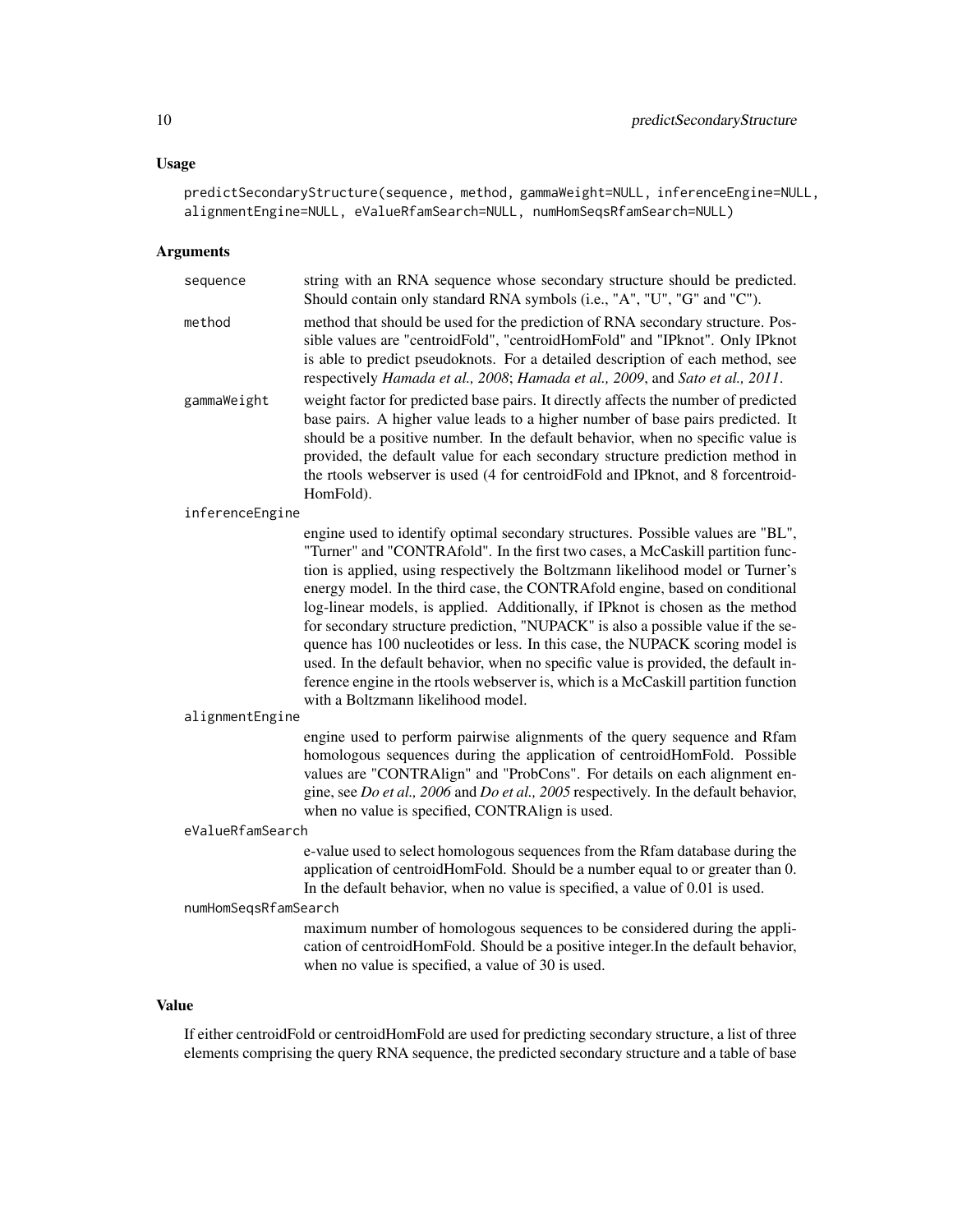pair probabilities. The secondary structure is represented as a string in the Dot-Bracket format. The three elements of the list are:

sequence **Query RNA** sequence secondaryStructure Predicted secondary structure basePairProbabilities

> A dataframe where each line corresponds to a nucleotide of the query RNA sequence. The first column indicates the position number, the second column indicates the corresponding nucleotide type and additional columns indicating the probability of forming a base pair with other nucleotides. The potentially pairing nucleotides and their corresponding probabilities are provided as strings, where a colon separates both fields

If IPknot is used for predicting secondary structure, no table of base pair probabilities is returned. Therefore, the output is a list of only two elements (sequence and secondaryStructure). Additionally, the secondary structure is provided in the extended Dot-Bracket format if required to represent pseudoknots unambiguously.

#### References

Andronescu M, Condon A, Hoos HH, Mathews DH, Murphy KP. Computational approaches for RNA energy parameter estimation. RNA. 2010;16(12):2304-2318. doi:10.1261/rna.1950510

Do C.B., Gross S.S., Batzoglou S. CONTRAlign: Discriminative Training for Protein Sequence Alignment. In: Apostolico A., Guerra C., Istrail S., Pevzner P.A., Waterman M. (eds) Research in Computational Molecular Biology. 2006. Lecture Notes in Computer Science, vol 3909. Springer, Berlin, Heidelberg doi:10.1007/11732990\_15

Do CB, Mahabhashyam MS, Brudno M, Batzoglou S. ProbCons: Probabilistic consistency-based multiple sequence alignment. Genome Res. 2005;15(2):330-340. doi:10.1101/gr.2821705

Do CB, Woods DA, Batzoglou S. CONTRAfold: RNA secondary structure prediction without physics-based models. Bioinformatics. 2006;22(14):e90-e98. doi:10.1093/bioinformatics/btl246

Hamada M, Kiryu H, Sato K, Mituyama T, Asai K. Prediction of RNA secondary structure using generalized centroid estimators. Bioinformatics. 2009;25(4):465-473. doi:10.1093/bioinformatics/btn601

Hamada M, Ono Y, Kiryu H, et al. Rtools: a web server for various secondary structural analyses on single RNA sequences. Nucleic Acids Res. 2016;44(W1):W302-W307. doi:10.1093/nar/gkw337

Hamada M, Yamada K, Sato K, Frith MC, Asai K. CentroidHomfold-LAST: accurate prediction of RNA secondary structure using automatically collected homologous sequences. Nucleic Acids Res. 2011;39(Web Server issue):W100-W106. doi:10.1093/nar/gkr290

Mathews DH, Sabina J, Zuker M, Turner DH. Expanded sequence dependence of thermodynamic parameters improves prediction of RNA secondary structure. J Mol Biol. 1999;288(5):911-940. doi:10.1006/jmbi.1999.2700

Sato K, Kato Y, Hamada M, Akutsu T, Asai K. IPknot: fast and accurate prediction of RNA secondary structures with pseudoknots using integer programming. Bioinformatics. 2011;27(13):i85i93. doi:10.1093/bioinformatics/btr215

http://rtools.cbrc.jp/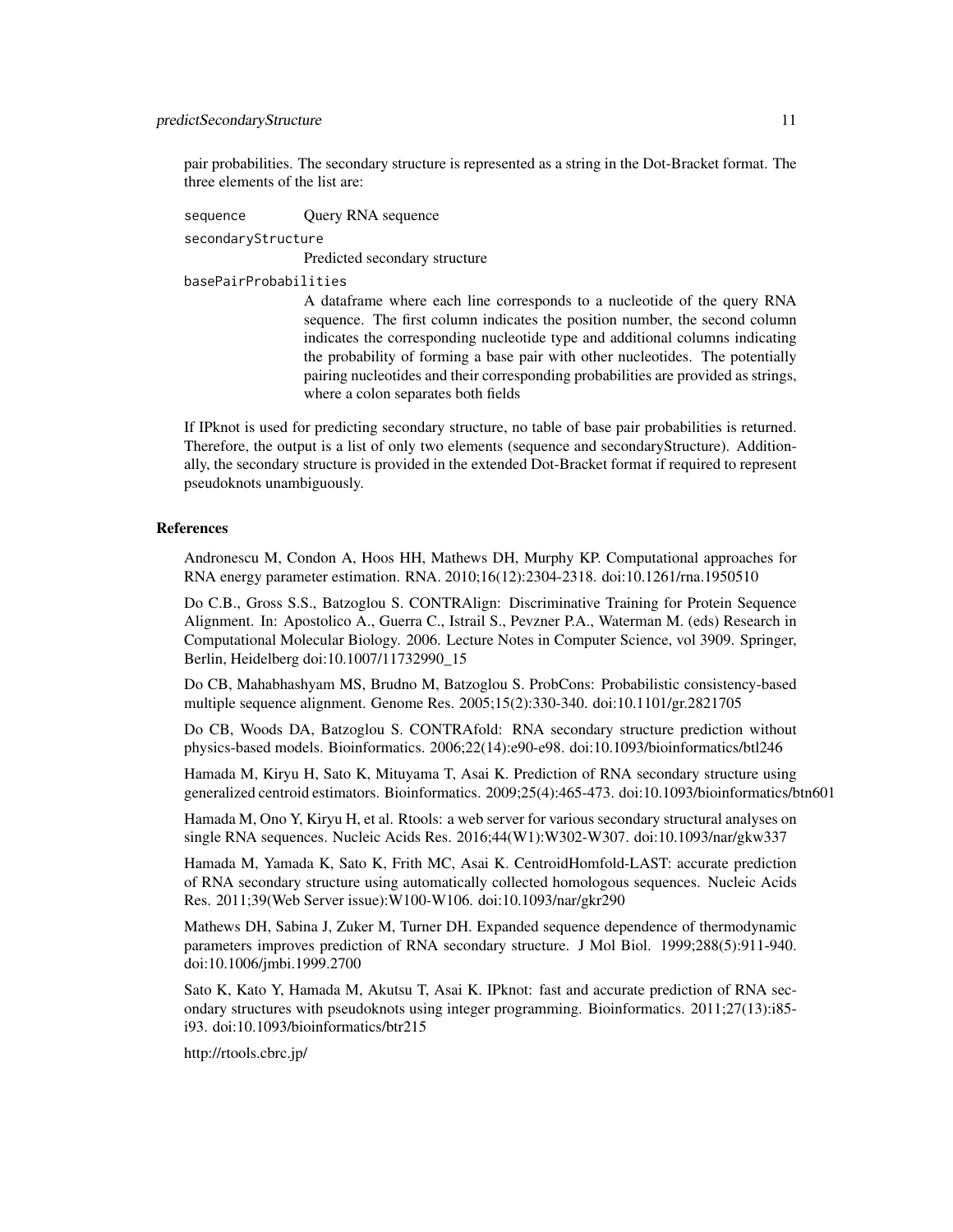#### <span id="page-11-0"></span>Examples

# Predict the secondary structure of an RNA sequence with IPknot:

structurePrediction <- predictSecondaryStructure("UGCGAGAGGCACAGGGUUCGAUUCCCUGCA UCUCCA", "IPknot", inferenceEngine = "NUPACK")

# Extract the string representing the secondary structure prediction:

structurePrediction\$secondaryStructure

readCT *Reads a file with the secondary structure of an RNA in the CT format*

#### Description

Reads a file with the secondary structure of an RNA in the CT format (Connectivity Table).

#### Usage

readCT(filename, sequence=NULL)

#### Arguments

| filename | A string indicating the path to the CT file to be read. A description of the CT for-<br>mat can be found at http://rna.urmc.rochester.edu/Text/File_Formats.html#CT.<br>The CT file should contain information for all nucleotides of the RNA sequence,<br>including those that do not form base pairs, unless the full-length RNA sequence<br>is provided through the sequence argument. In such case, the CT file may con-<br>tain only information for nucleotides involved in base pairs. |
|----------|-----------------------------------------------------------------------------------------------------------------------------------------------------------------------------------------------------------------------------------------------------------------------------------------------------------------------------------------------------------------------------------------------------------------------------------------------------------------------------------------------|
| sequence | A string with the full-length sequence of the RNA whose secondary structure is<br>represented in the CT file. Such argument is optional, but if it is not provided,<br>a complete CT file with information for all nucleotides of the RNA must be<br>provided.                                                                                                                                                                                                                                |

#### Value

A list with the following 4 elements:

| sequenceName   | name of the RNA sequence                                                                                         |
|----------------|------------------------------------------------------------------------------------------------------------------|
| sequence       | RNA sequence                                                                                                     |
| sequenceLength |                                                                                                                  |
|                | number of nucleotides of the RNA sequence                                                                        |
| pairsTable     | a data frame indicating the paired bases, in the same format as that returned by<br>the findPairedBases function |

#### References

http://rna.urmc.rochester.edu/Text/File\_Formats.html#CT.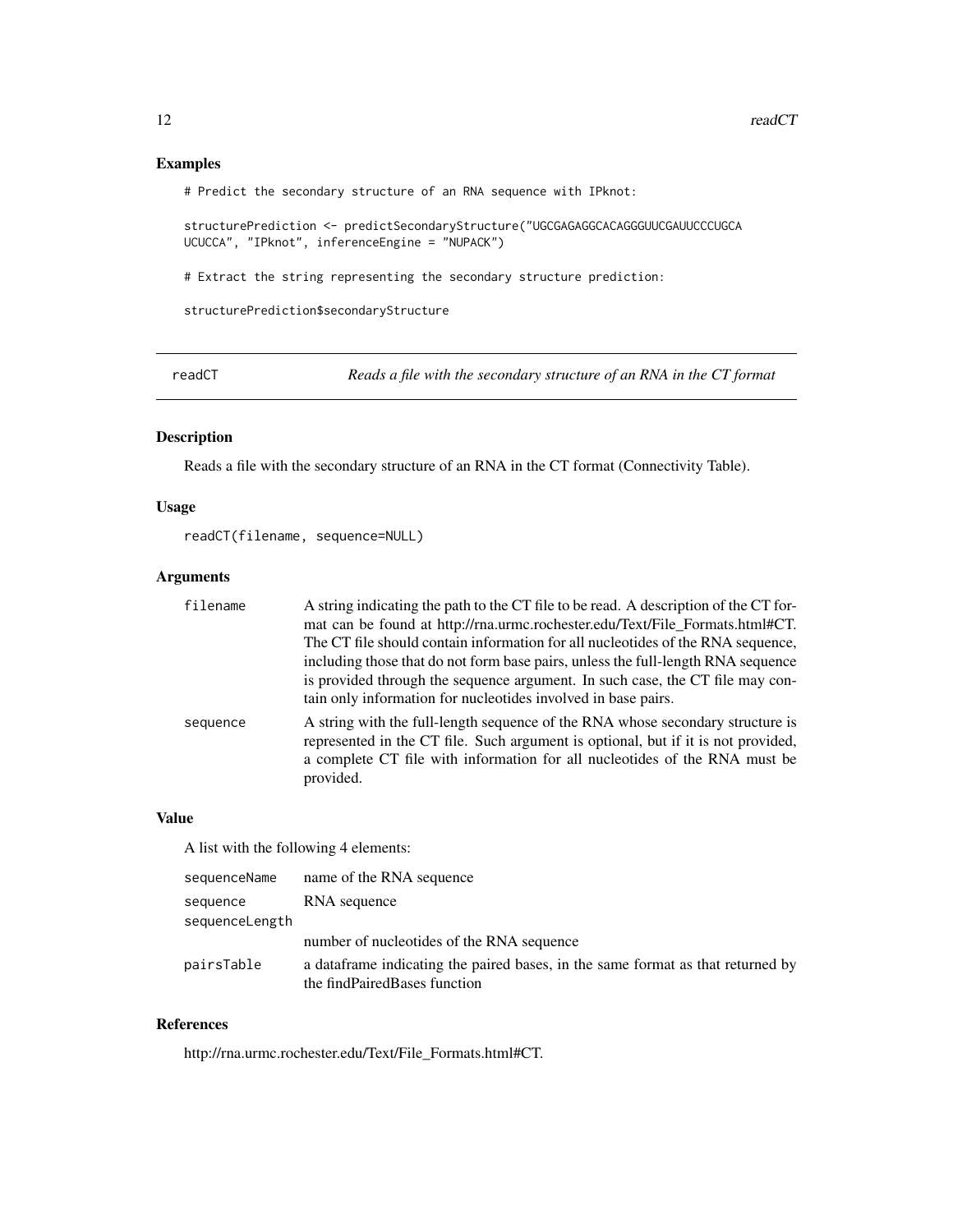#### <span id="page-12-0"></span>readDotBracket 13

#### Examples

exampleCTFile <- system.file("extdata", "exampleCT.ct", package="ncRNAtools")

# If the CT file does not contain information for unpaired nucleotides, the # original sequence must also be supplied in order to read it (tmRNA of E. coli # encoded by the ssrA gene):

tmRNASequence <- "GGGGCUGAUUCUGGAUUCGACGGGAUUUGCGAAACCCAAGGUGCAUGCCGAGGGGCGGUUGG CCUCGUAAAAAGCCGCAAAAAAUAGUCGCAAACGACGAAAACUACGCUUUAGCAGCUUAAUAACCUGCUUAGAGCCCUCU CUCCCUAGCCUCCGCUCUUAGGACGGGGAUCAAGAGAGGUCAAACCCAAAAGAGAUCGCGUGGAAGCCCUGCCUGGGGUU GAAGCGUUAAAACUUAAUCAGGCUAGUUUGUUAGUGGCGUGUCCGUCCGCAGCUGGCAAGCGAAUGUAAAGACUGACUAA GCAUGUAGUACCGAGGAUGUAGGAAUUUCGGACGCGGGUUCAACUCCCGCCAGCUCCACCA"

tmRNASecondaryStructure <- readCT(exampleCTFile, tmRNASequence)

| readDotBracket | Reads a file with the sequence and secondary structure of an RNA in |
|----------------|---------------------------------------------------------------------|
|                | the Dot-Bracket format                                              |

#### Description

Reads a file with the secondary structure of an RNA in the CT format (Connectivity Table).

#### Usage

```
readDotBracket(filename)
```
#### Arguments

| filename | A string indicating the path to the Dot-Bracket file to be read. A description of                    |
|----------|------------------------------------------------------------------------------------------------------|
|          | the Dot-Bracket format can be found at https://www.tbi.univie.ac.at/RNA/ViennaRNA/doc/html/rna_struc |
|          | Both basic and extended Dot-Bracket notations are accepted. The Dot-Bracket                          |
|          | file should always contain at least two lines: the first one with the RNA se-                        |
|          | quence, and the second one with the secondary structure representation. The                          |
|          | free energy of the secondary structure can be optionally present at the end of                       |
|          | the secondary structure line, in kcal/mol. An additional optional line can pre-                      |
|          | cede these two, containing ">" as its first character followed by the name or                        |
|          | description of the sequence.                                                                         |

#### Value

A list with the following 4 elements:

sequenceName name of the RNA sequence. Will be set to NA if no string starting with ">" is present at the beginning of the Dot-Bracket file sequence RNA sequence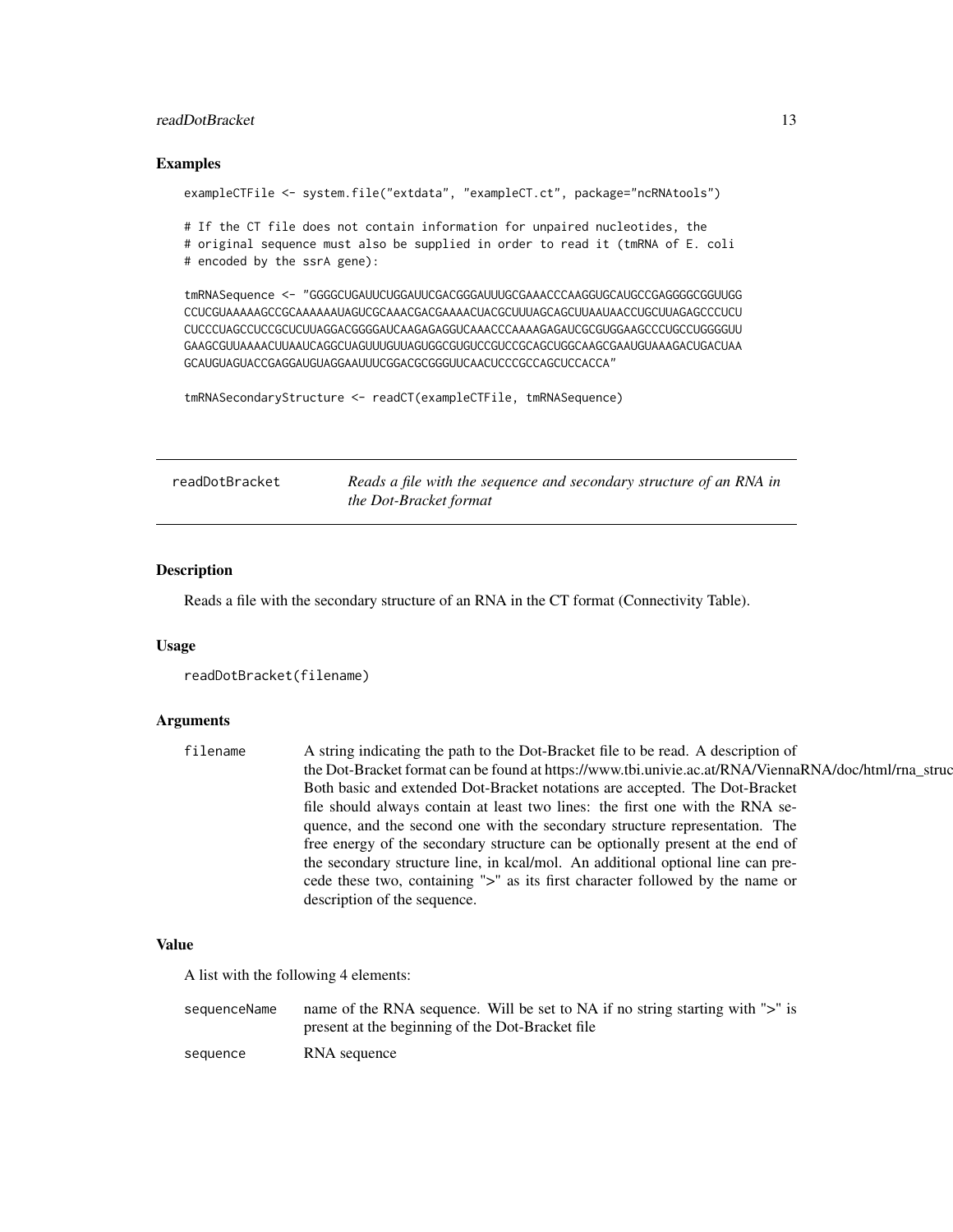| secondaryStructure |                                                                                                                                         |
|--------------------|-----------------------------------------------------------------------------------------------------------------------------------------|
|                    | string representing the secondary structure of the RNA in the Dot-Bracket for-<br>mat                                                   |
| freeEnergy         | free energy of the secondary structure of the RNA, usually in kcal/mol. If not<br>present in the Dot-Bracket file, it will be set to NA |

#### References

https://software.broadinstitute.org/software/igv/RNAsecStructure http://projects.binf.ku.dk/pgardner/bralibase/RNAformats.html

#### Examples

exampleDotBracketFile <- system.file("extdata", "exampleDotBracket.dot", package="ncRNAtools")

exampleDotBracket <- readDotBracket(exampleDotBracketFile)

# Since the file does not contain an initial line with the name of the sequence, # sequenceName is set to NA

rnaCentralGenomicCoordinatesSearch

*Retrieves annotated non-coding RNA in a set of genomic ranges*

#### Description

Retrieves RNAcentral entries corresponding to non-coding RNA present within a specified set of genomic coordinates

#### Usage

rnaCentralGenomicCoordinatesSearch(genomicRanges, species)

#### Arguments

| genomicRanges | GRanges object specifying the genomic coordinates for which known non-coding    |
|---------------|---------------------------------------------------------------------------------|
|               | RNA should be retrieved. Each sequence name must be of the format chr? or       |
|               | simply ?, where ? can be any number or the " $X$ " or " $Y$ " characters. These |
|               | denote, respectively, standard somatic chromosomes and sexual chromosomes.      |
|               | Additionally, sequence name can also be "MT", which refers to the mitochon-     |
|               | drial DNA. Multiple ranges can be provided in the same GRanges object, but      |
|               | they must all belong to the same organism.                                      |
| species       | string specifying the species to which the ranges supplied with the genomi-     |
|               | cRanges argument refer. The scientific name should be provided. The list of     |
|               | species for which search of RNAcentral by genomic coordinates is supported      |

can be found at https://rnacentral.org/help/genomic-mapping.

<span id="page-13-0"></span>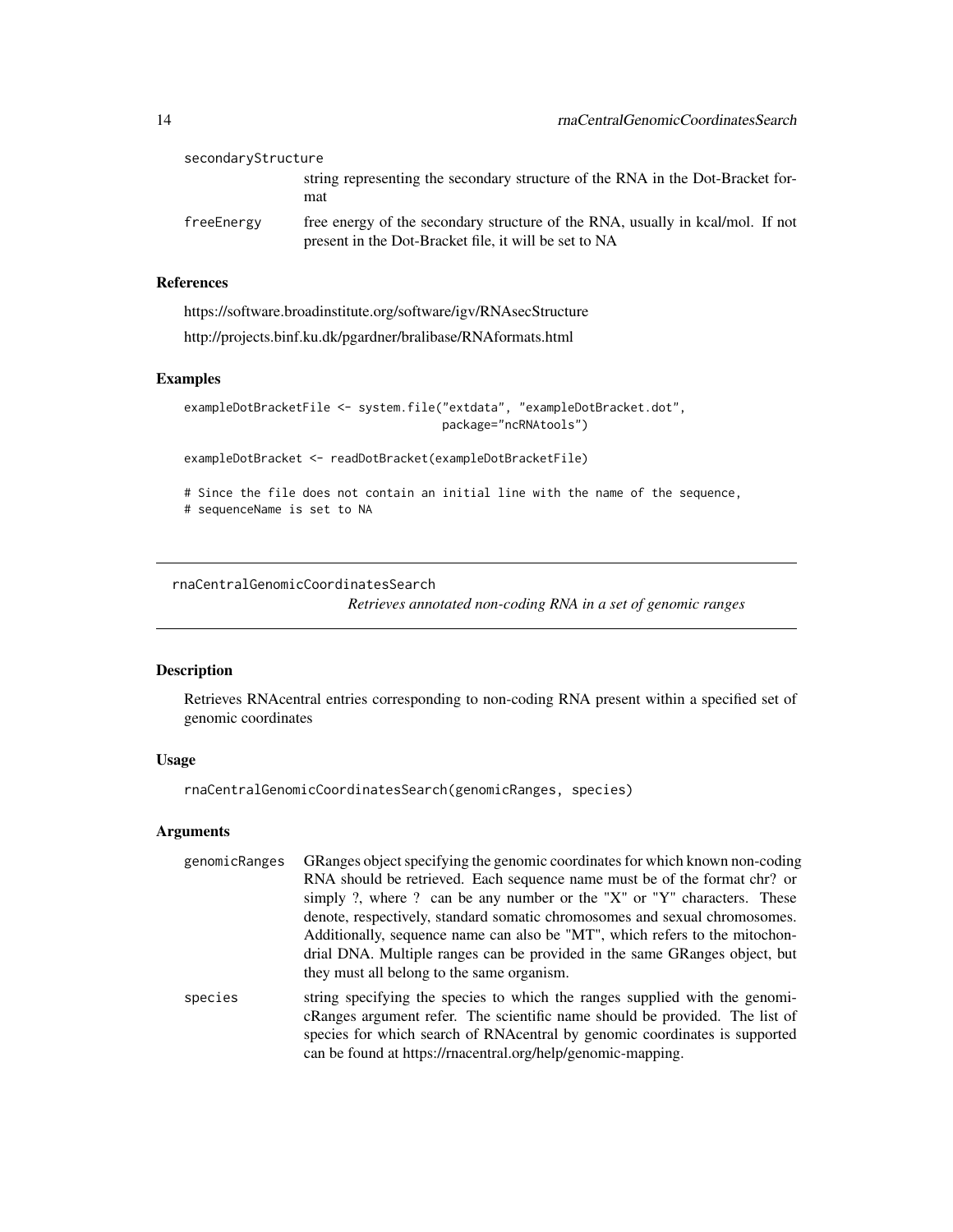#### <span id="page-14-0"></span>Value

A nested list whose length matches the number of genomic ranges provided through genomicRanges. Each top-level element is a list containing all hits found for a given genomic range. In turn, each of the elements of such list representing a hit is a list comprising the following elements that describe the hit:

| rnaCentralID       | RNA central ID of the non-coding RNA that was identified as a hit        |
|--------------------|--------------------------------------------------------------------------|
| species            | species whose genome was searched                                        |
| description        | brief description of the RNA sequence of the hit                         |
| RNAType            | category of the RNA sequence of the hit                                  |
| genomicCoordinates |                                                                          |
|                    | GRanges object containing a single range, within which the hit was found |

#### References

https://rnacentral.org/help/genomic-mapping

https://rnacentral.org/api

#### Examples

# Generate a GRanges object with 2 genomic ranges specifying coordinates of # the human genome:

genomicCoordinates <- GenomicRanges::GRanges(seqnames=S4Vectors::Rle(c("chr3", "chr4")), ranges=IRanges::IRanges(rep(39745816, 2), rep(39847679, 2)))

# Retrieve known annotated non-coding RNA present in the specified genomic # ranges:

knownNonCodingRNA <- rnaCentralGenomicCoordinatesSearch(genomicCoordinates, "Homo sapiens")

rnaCentralRetrieveEntry

*Retrieves information for a specific entry of the RNAcentral database*

#### Description

Retrieves information for a specific entry of the RNAcentral database. The retrieved information includes the corresponding sequence, the sequence length, a brief description of the sequence, the species where the sequence is found, the NCBI taxid of the species and the RNA type.

#### Usage

rnaCentralRetrieveEntry(rnaCentralID)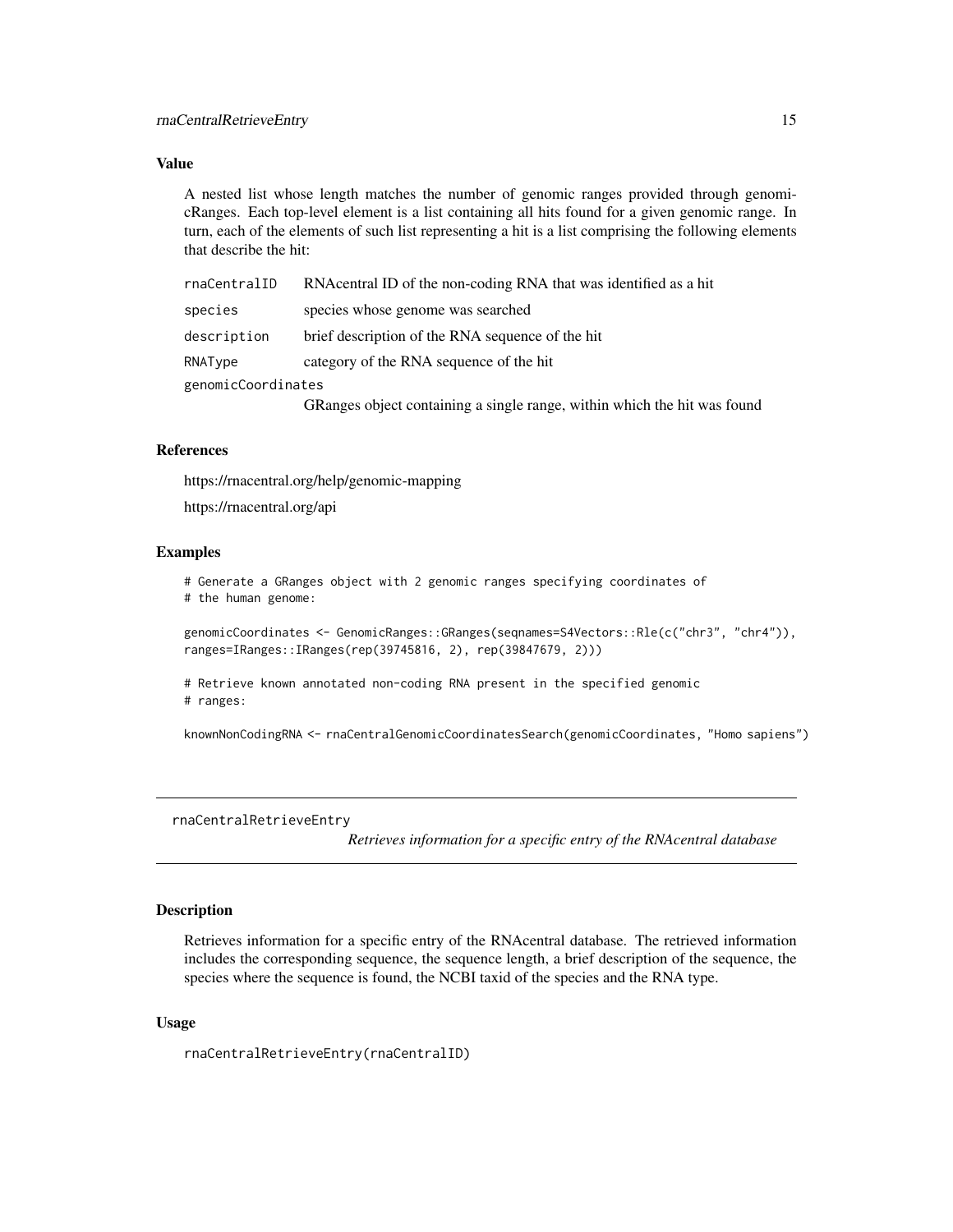#### <span id="page-15-0"></span>Arguments

rnaCentralID string indicating the RNAcentral ID of the entry that should be retrieved. It must start with "URS".

#### Value

A list containing the following elements that correspond to the RNAcentral entry associated with the provided RNAcentral ID:

| rnaCentralID   | Query RNAcentral ID                                                          |
|----------------|------------------------------------------------------------------------------|
| sequence       | RNA sequence of the retrieved entry                                          |
| sequenceLength |                                                                              |
|                | length of the RNA sequence of the retrieved entry                            |
| description    | short description of the retrieved entry                                     |
| species        | species where the sequence of the retrieved entry is found                   |
| ncbiTaxID      | NCBI taxonomy identifier of the species corresponding to the retrieved entry |
| RNATypes       | categories of RNA associated to the RNA sequence of the retrieved entry      |

#### References

https://rnacentral.org/about-us

https://rnacentral.org/api

#### Examples

# Retrieve information of the RNAcentral entry associated with ID URS00007C2D83\_224308:

rnaCentralEntry <- rnaCentralRetrieveEntry("URS00007C2D83\_224308")

# Extract the corresponding RNA sequence

rnaCentralEntry\$sequence

rnaCentralTextSearch *Searches the RNAcentral database with a text query*

#### Description

Searches the RNAcentral database of non-coding RNA with a text query.

#### Usage

rnaCentralTextSearch(query)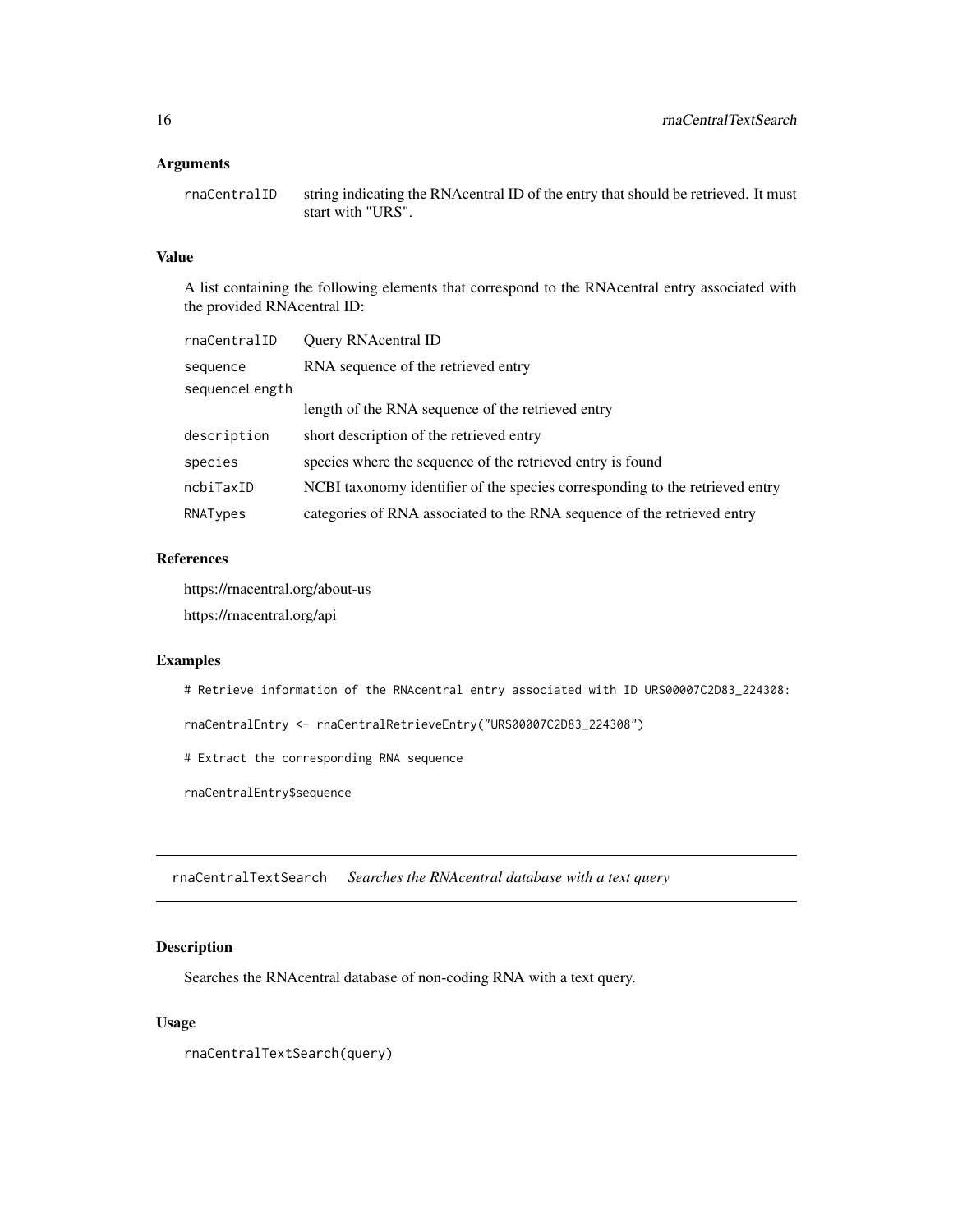#### <span id="page-16-0"></span>write $CT$  17

#### Arguments

query string to be used as the text query to search the RNAcentral database. The most basic usage involves providing a word or group of words to be matched against any of the fields of entries of the RNAcentral database. More refined searches can be done by using the field\_name:"field value" syntax. Several search terms can be combined with logical operators (and, or, not). Asterisks ("\*") can be added to signal any number of any characters. If not added to the query, only exact matches are produced. A detailed description of the syntax can be found at https://rnacentral.org/help/text-search. The entire query should be provided as a single string, and double quotes enclosing field values must be escaped with a backslash ("\"). It should also be noted that logical operators should be capitalized.

#### Value

A character vector where each element is the RNAcentral ID of an entry that matched the query. A maximum of 15 IDs will be returned.

#### References

https://rnacentral.org/about-us

https://rnacentral.org/help/text-search

#### Examples

# Find RNAcentral entries that correspond to the HOTAIR long noncoding RNA:

rnaCentralTextSearch("HOTAIR")

# Find RNAcentral entries that correspond to FMN riboswitches in Bacillus subtilis:

rnaCentralTextSearch("FMN AND species:\"Bacillus subtilis\"")

writeCT *Writes a file with the secondary structure of an RNA in the CT format*

#### Description

Writes a file with the secondary structure of an RNA in the CT format (Connectivity Table).

#### Usage

```
writeCT(filename, sequence, secondaryStructure=NULL, sequenceName="Sequence",
       pairedBases=NULL)
```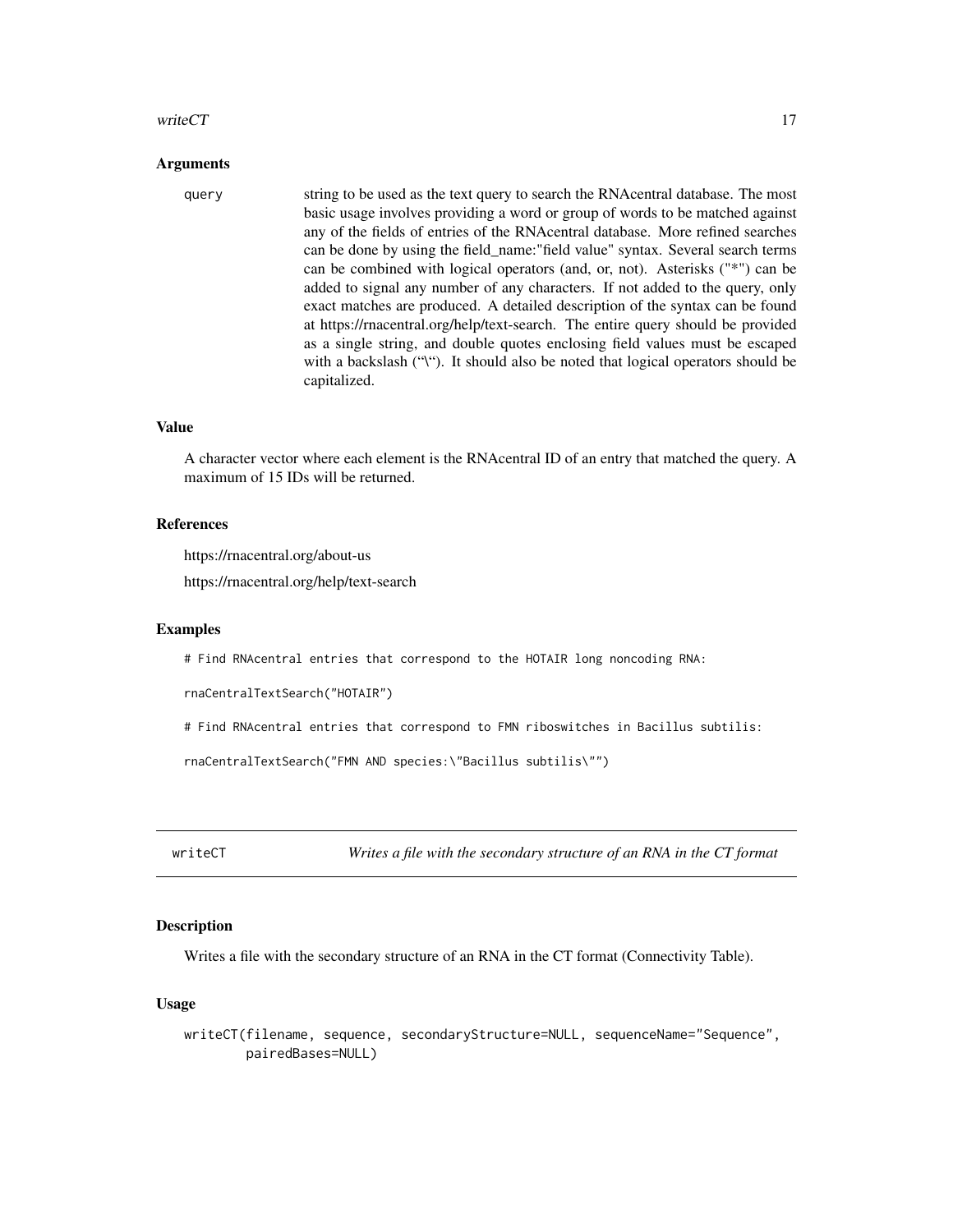#### <span id="page-17-0"></span>Arguments

| filename           | A string indicating the path to the CT file to be written. A description of the CT<br>format can be found at http://rna.urmc.rochester.edu/Text/File_Formats.html#CT.                                                                                                                                                                                                                                                                                            |
|--------------------|------------------------------------------------------------------------------------------------------------------------------------------------------------------------------------------------------------------------------------------------------------------------------------------------------------------------------------------------------------------------------------------------------------------------------------------------------------------|
| sequence           | A string with the full-length sequence of the RNA for which a CT file should be<br>written.                                                                                                                                                                                                                                                                                                                                                                      |
| secondaryStructure |                                                                                                                                                                                                                                                                                                                                                                                                                                                                  |
|                    | A string representing the secondary structure of the RNA sequence in the Dot-<br>Bracket format. A correct value must be provided for either secondaryStructure<br>or paired Bases. If a table of paired bases is provided through paired Bases, the<br>string provided through secondary Structure will be ignored. If no table of paired<br>bases is provided, one will be internally calculated from the string representation<br>of the secondary structure. |
| sequenceName       | A string with the name of the sequence to be written in the first line of the CT<br>file.                                                                                                                                                                                                                                                                                                                                                                        |
| pairedBases        | A table of paired bases in the same format as output by the findPairedBases<br>function.                                                                                                                                                                                                                                                                                                                                                                         |

#### Value

Called for its effect of writing a CT file. Invisibly returns the status code returned by close when closing the file connection. See documentation of close for details.

#### References

http://rna.urmc.rochester.edu/Text/File\_Formats.html#CT.

#### Examples

```
# Write a CT file by providing an RNA sequence and its secondary structure in
# the Dot-Bracket format:
```

```
tempDir <- tempdir()
CTFile <- paste(tempDir, "testCTFile.ct", sep="")
writeCT(CTFile, "AGCGGGUUCCUGGUUCCCCAAGGUUGA",
secondaryStructure="...(((..((.))..))).((..))..",
sequenceName="Test sequence")
```

| writeDotBracket | Writes a file with the sequence and secondary structure of an RNA in |
|-----------------|----------------------------------------------------------------------|
|                 | the Dot-Bracket format                                               |

#### Description

Writes a file with the sequence and secondary structure of an RNA in the Dot-Bracket format.

#### Usage

writeDotBracket(filename, sequence, secondaryStructure, sequenceName="Sequence")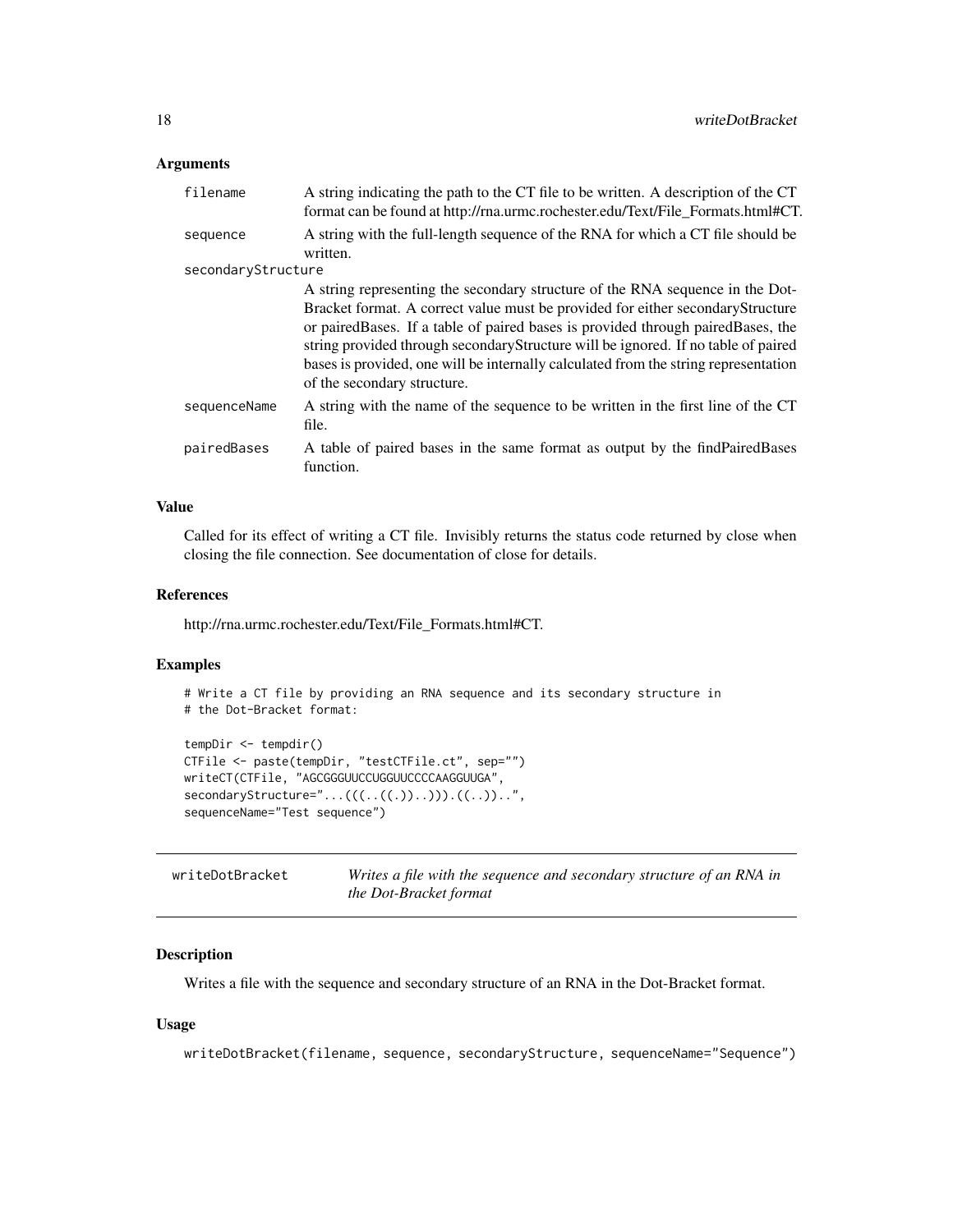#### writeDotBracket 19

#### Arguments

| filename           | A string indicating the path to the Dot-Bracket file to be written. A description of<br>the Dot-Bracket format can be found at https://www.tbi.univie.ac.at/RNA/ViennaRNA/doc/html/rna_struc<br>The resulting file will contain three lines. The first line starts with ">", after<br>which the name of the sequence follows. The second line contains the RNA<br>sequence. The third line contains the secondary structure representation in Dot-<br>Bracket notation. |
|--------------------|-------------------------------------------------------------------------------------------------------------------------------------------------------------------------------------------------------------------------------------------------------------------------------------------------------------------------------------------------------------------------------------------------------------------------------------------------------------------------|
| sequence           | A string with the full-length sequence of the RNA for which a Dot-Bracket file<br>should be written.                                                                                                                                                                                                                                                                                                                                                                    |
| secondaryStructure |                                                                                                                                                                                                                                                                                                                                                                                                                                                                         |
|                    | A string representing the secondary structure of the RNA sequence in the Dot-<br>Bracket format.                                                                                                                                                                                                                                                                                                                                                                        |
| sequenceName       | A string with the name of the RNA sequence for which a Dot-Bracket file should<br>be written.                                                                                                                                                                                                                                                                                                                                                                           |
|                    |                                                                                                                                                                                                                                                                                                                                                                                                                                                                         |

#### Value

Called for its effect of writing a Dot-Bracket file. Invisibly returns the status code returned by close when closing the file connection. See documentation of close for details.

#### References

https://software.broadinstitute.org/software/igv/RNAsecStructure

http://projects.binf.ku.dk/pgardner/bralibase/RNAformats.html

#### Examples

```
# Write a Dot-Bracket file by providing an RNA sequence and its secondary structure in
# the Dot-Bracket format:
```

```
tempDir <- tempdir()
DotBracketFile <- paste(tempDir, "testDotBracketFile.dot", sep="")
writeDotBracket(DotBracketFile, "AGCGGGUUCCUGGUUCCCCAAGGUUGA",
secondaryStructure="...(((..((.))..))).((..))..", sequenceName="Test sequence")
```